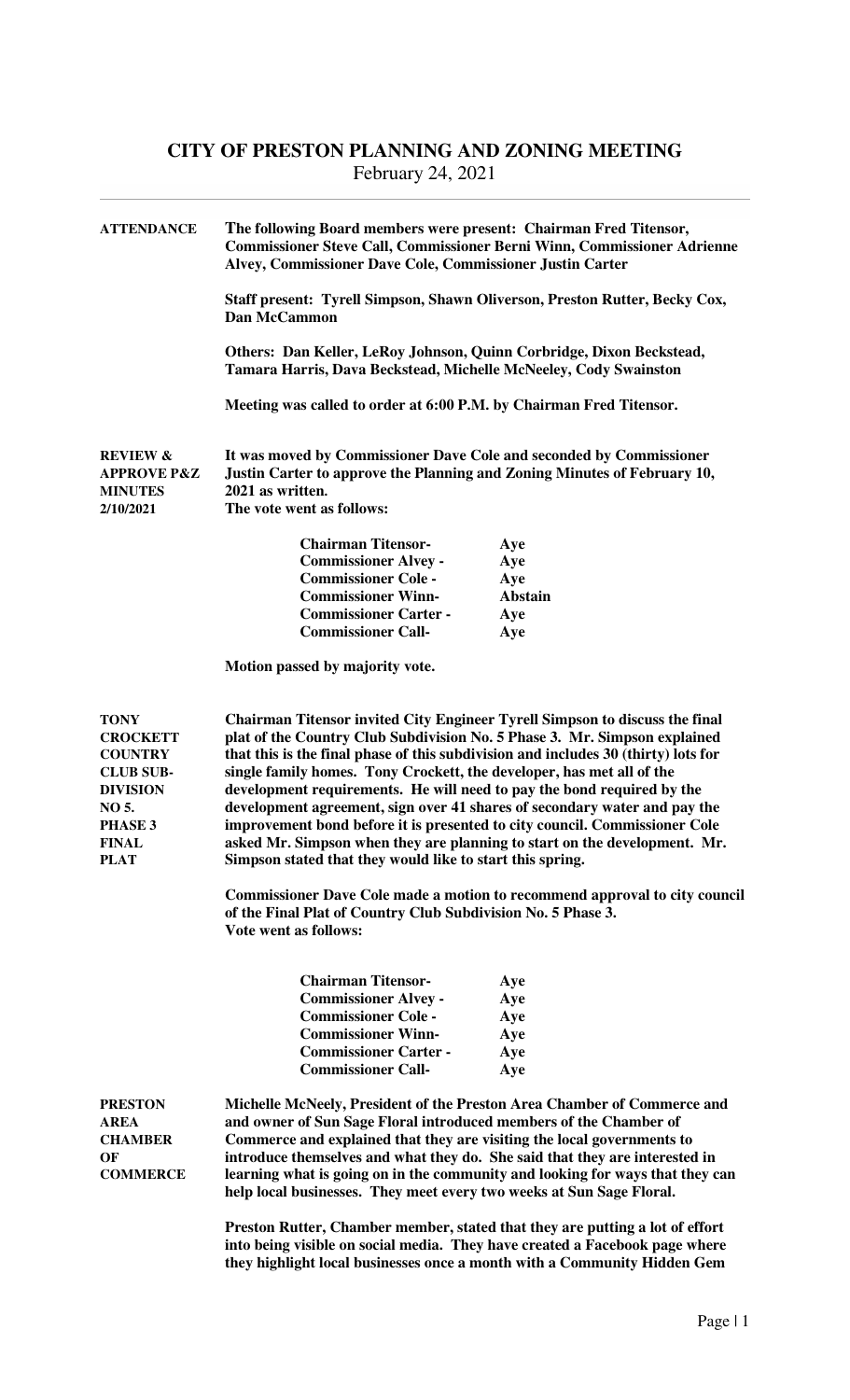|                                          | award. Their goal is to be more visible to governments in the community and<br>help them in any way they can.                                                                                                                                                                                                                                                                                                                                                                                                                                                                                                                                                                                   |
|------------------------------------------|-------------------------------------------------------------------------------------------------------------------------------------------------------------------------------------------------------------------------------------------------------------------------------------------------------------------------------------------------------------------------------------------------------------------------------------------------------------------------------------------------------------------------------------------------------------------------------------------------------------------------------------------------------------------------------------------------|
|                                          | Commissioner Winn asked if the Chamber plans to organize the community<br>Easter Egg Hunt as they had in the past. Mr. Rutter stated that they have not<br>made specific plans but are open to hosting community events.                                                                                                                                                                                                                                                                                                                                                                                                                                                                        |
| <b>COMPRE</b><br>-HENSIVE<br><b>PLAN</b> | The commissioners looked at the drafts of the assigned sections of the<br><b>Comprehensive Plan. Commissioner Winn recommended that they review</b><br>the property rights section annually, but that she was happy with the draft that<br>was presented. The commissioners agreed that this was a good final draft for<br>this section.                                                                                                                                                                                                                                                                                                                                                        |
|                                          | <b>Commissioner Carter said that he felt like the Economic Development section</b><br>could be more general. The commissioners agreed to take out some wording<br>and make the section less specific but also encompassing enough to cover the<br>important points. Commissioner Carter also suggested adding that the income<br>study referenced was done in 2019. That addition was agreed on by all of the<br>commissioners.                                                                                                                                                                                                                                                                 |
|                                          | <b>Commissioner Wright was not in attendance but City Engineer Tyrell Simpson</b><br>presented her draft for the Public Services and Utilities section and stated that it<br>had been shortened quite a bit and gave a good general description of each<br>category. Mr. Simpson also reminded the commissioners that this section would<br>need to be updated in a year or so to accommodate changes to the water and<br>sewer system that are currently in the works.                                                                                                                                                                                                                         |
|                                          | Commissioner Call presented the draft for the Transportation section and said<br>that there were only minor changes to be made and he felt good about the draft.<br><b>City Economic Development Director Shawn Oliverson stated that this section</b><br>had been updated when the major street plan was changed just a few years ago.<br>Chairman Fred Titensor asked about the transportation study currently being<br>done and City Engineer Tyrell Simpson stated that the study will not be done<br>until fall and changes will need to be made when that is completed.                                                                                                                   |
|                                          | Commissioner Cole said that the only change made to the Housing section was<br>the addition of PUD units in the types of housing that are being encouraged in<br>the city.                                                                                                                                                                                                                                                                                                                                                                                                                                                                                                                      |
|                                          | <b>Commissioner Alvey removed references to specific zones in the Community</b><br>Design section and changed the wording on the policy statement for shopping<br>centers, recognizing that shopping has changed a lot in the past twenty years<br>and they do not want to have any wording that discourages any kind of business<br>in Preston.                                                                                                                                                                                                                                                                                                                                                |
|                                          | The commissioners agreed that the Land Use portion of the comprehensive plan<br>was complete.                                                                                                                                                                                                                                                                                                                                                                                                                                                                                                                                                                                                   |
| <b>PROPOSED</b><br><b>ORDINANCES</b>     | Flag Lots: Chairman Titensor asked City Engineer Tyrell Simpson to explain<br>the changes made to the Flag Lots ordinance. Mr. Simpson said that the<br>changes made were to make it easier for the development of flag lots and<br>included extending the allowable length of the driveway and allowing them to be<br>developed outside of the city core identifies as between 4 <sup>th</sup> North, 4 <sup>th</sup> East, 4 <sup>th</sup><br>South and 4 <sup>th</sup> West. He stated that a fire hydrant will be required at the end of<br>the driveway and a turnaround area for emergency vehicles. The<br>commissioners agreed that this ordinance included all of the changes they had |

**discussed.**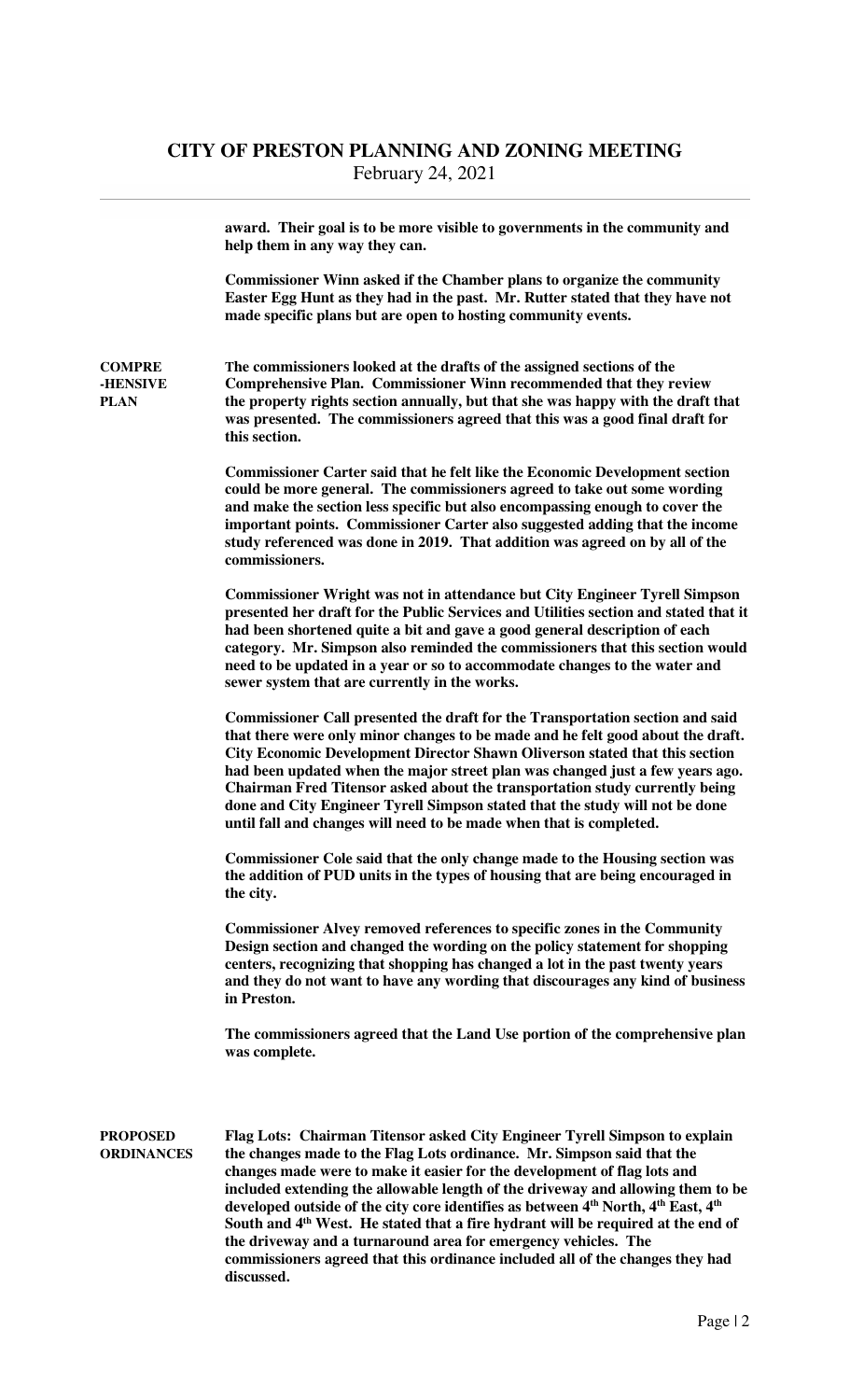**Animal Rights: Chairman Titensor stated that in reworking the animal rights ordinance the commissioners had tried to take into consideration the public input that was received last summer at the public meeting. He feels like they have done a good job tying animal rights to the property instead of the zone. City Attorney Preston Rutter clarified that rights are tied to acreage of a parcel and if a person owns parcels that are contiguous then the total acreage of all parcels will be counted.** 

 **Chairman Titensor asked Police Chief Dan McCammon if he had looked at the new ordinance and if he felt like it was enforceable. Chief McCammon said that he thought it looked good and wanted to clarify that the type of animals allowed in the city was not changed. It was confirmed that there were no changes there.** 

 **Downtown Parking: Chairman Titensor stated that the new downtown parking ordinance was created mainly to accommodate the buildings on Main Street that do not have adequate parking per the city code. This allows them to buyout of the requirement and the funds will be used by the city to improve and maintain parking. He questioned Mr. Oliverson on setting the fee for the buyout and Mr. Oliverson stated that the city council will set the fee if they approve the ordinance. There was discussion on how to word it to be more specific on the affected area and it was decided that the ordinance will affect the area from the center line of Main Street and 1st South to the center line of Main Street and 1st North.** 

 **Chairman Titensor commended the commissioners on finalizing these portions of the comprehensive plan and the three ordinances and recommended that they move to take these to public hearing to approve recommendation to city council.** 

 **Commissioner Steve Call moved to approve the Property Rights, Economic Development, Public Services and Utilities, Transportation, Housing, Community Design and Land Use sections of the Comprehensive Plan and the Animal Rights, Downtown Parking and Flag Lots Ordinances for a public hearing to be held.** 

 **Motions was seconded by Commissioner Winn. Vote went as follows:** 

| <b>Chairman Titensor</b>     | Aye<br>$\sim$ |
|------------------------------|---------------|
| <b>Commissioner Alvey -</b>  | Aye           |
| <b>Commissioner Cole -</b>   | Aye           |
| <b>Commissioner Winn-</b>    | Aye           |
| <b>Commissioner Carter -</b> | Aye           |
| <b>Commissioner Call-</b>    | Aye           |

**PUBLIC Dixon Beckstead: Mr. Beckstead pointed out that the Flag Lots ordinance states INPUT that flat lots will not be permitted in new subdivisions. He said that if someone has to split a parcel to make the flag lot it could be considered a minor subdivision and they needed to make allowance for that.** 

> **Michelle McNeeley: Ms. McNeeley stated that when she was looking for a building for her flower shop she did not like the options on Main Street because of the slush and snow in the gutters during the winter and this inhibited parking for older people.**